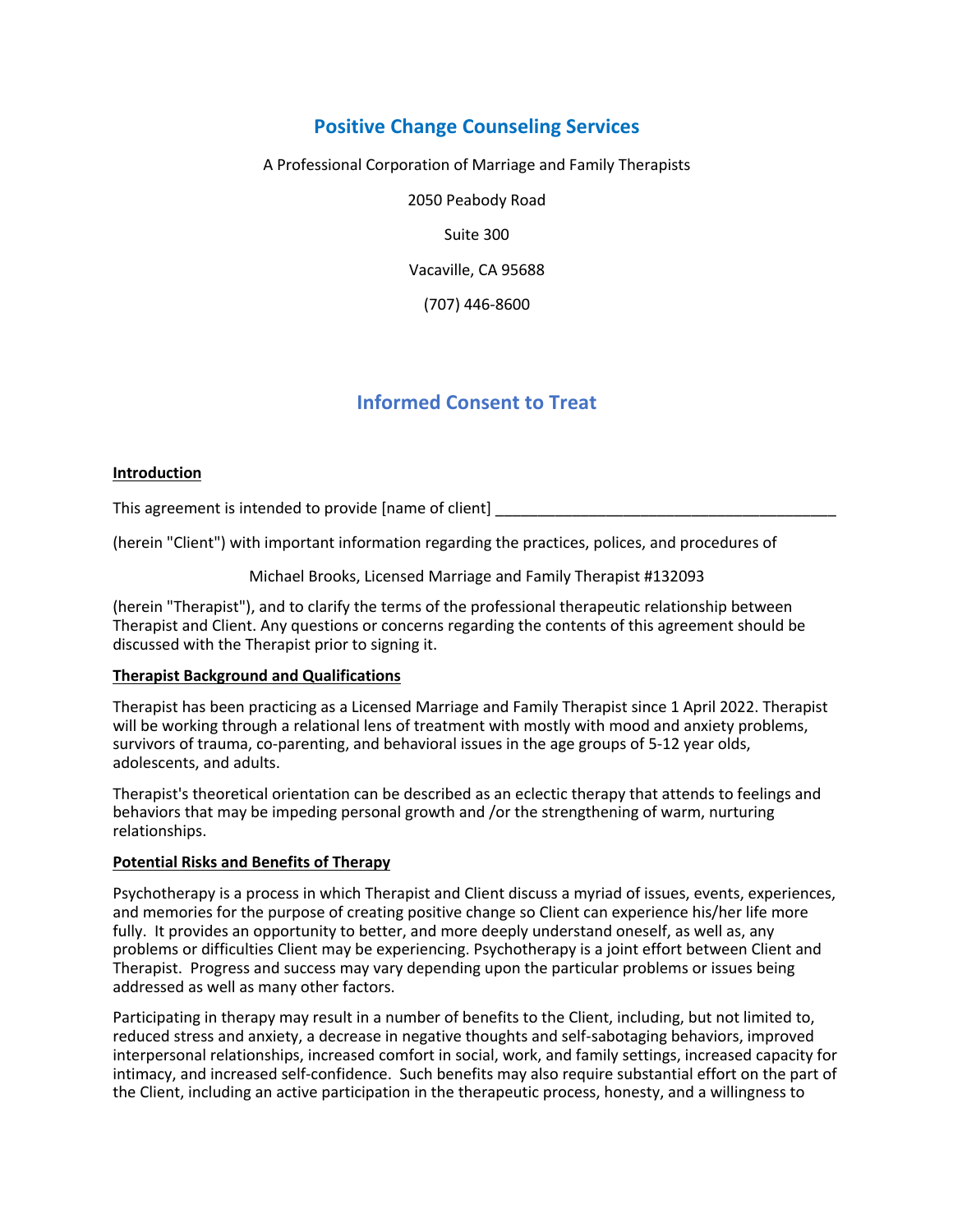change feelings, thoughts, and behaviors. There is no guarantee that therapy will yield any or all of the benefits listed above.

Participating in therapy may also involve some discomfort, including remembering and discussing unpleasant events, feelings, and experiences. The process may evoke strong feelings. There may be times in which the Therapist will challenge Client's perceptions and assumptions, and offer different perspectives. The issues presented by the Client may result in unintended outcomes, including changes in personal relationships. Client should be aware that any decision on the status of his/her personal relationships is the responsibility of the Client.

During the therapeutic process, some Clients find they feel worse before feeling better. Personal growth and change may be easy and swift at times, yet slow and frustrating at other times. Client should address any concerns he/she has regarding progress in therapy with Therapist.

# **Professional Consultation**

Professional consultation is an important component of a healthy psychotherapy practice. As such, Therapist regularly participates in clinical, ethical, and legal consultation with appropriate professions. During such consultations, Therapist will not reveal any personally identifying information regarding Client.

# **Records and Record Keeping**

Therapist will record notes of each session and any other significant activity such as phone conversation, collaborative treatment meetings, and other significant events regarding Client. These notes constitute Therapist's clinical and business records, which by law, Therapist is required to maintain. Such records are the sole property of Therapist/Positive Change Counseling Services. Therapist will not alter record keeping process at the request of any Client. Should Client request a copy of Therapist's records, such a request must be made in writing. Therapist reserves the right, under California law, to provide Client with a treatment summary in lieu of actual records. Therapist also reserves the right to refuse to produce a copy of the record under certain circumstances, by may, as requested, provide a copy of the record to another treating health care provider. Therapist will maintain Client's records for ten years following termination of therapy. However, after ten years, Client's record will be destroyed in a manner that preserves Client's confidentiality.

# **Confidentiality**

The information disclosed by Client is generally confidential and will not be released to any third party without written authorization from Client, except where required or permitted by law. Exceptions to confidentiality include, but not limited to, reporting child, elder and dependent adult abuse, when a Client makes a threat of violence towards a reasonably identifiable victim, or when a Client is dangerous to himself/herself or the person or property of another.

#### **Client Litigation**

Therapist will not voluntarily participate in any litigation, or custody dispute in which Client and another individual, or entity, are parties. Therapist has a policy of not communicating with Client's attorney and will generally not write or sign letters, reports, declarations, or affidavits to be used in Client's legal matter. Therapist will generally not provide records or testimony unless compelled to do so. Should Therapist be subpoenaed, ordered by a court of law, to appear as a witness in an action involving Client, Client agrees to reimburse Therapist for any time spent for preparation, travel, or other time in which Therapist has made self available for such an appearance at Therapist's usual and customary hourly rate of \$150.

#### **Psychotherapist-Client Privilege**

The information disclosed by Client, as well as any records created, is subject to the Psychotherapist-Client privilege. The Psychotherapist-Client privilege results from the special relationship between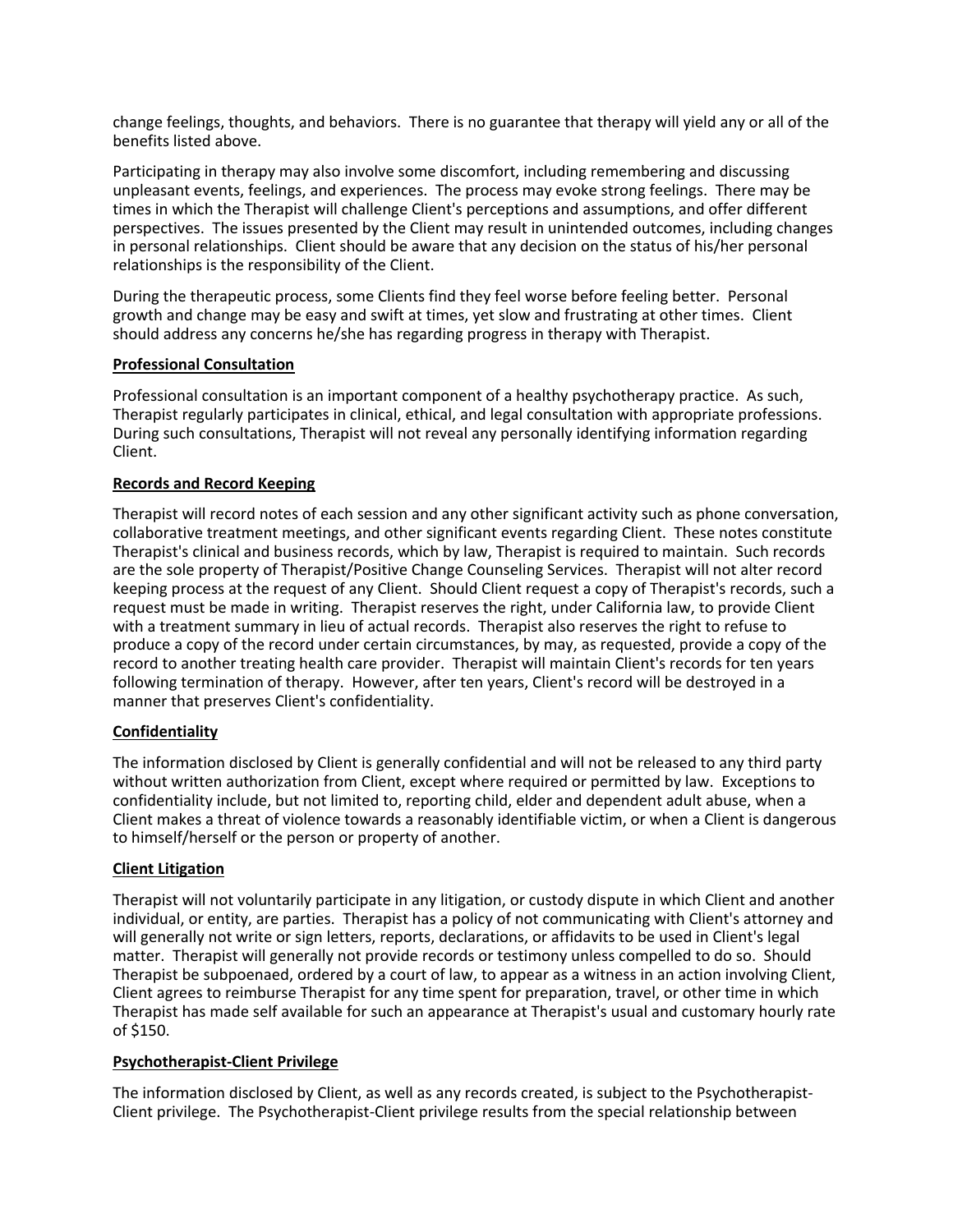Therapist and Client in the eyes of the law. It is akin to Attorney-Client privilege or the Doctor-Patient privilege. Typically, the Client is the holder of the Psychotherapist-Client privilege. If Therapist received a subpoena for records, deposition testimony, or testimony in a court of law, Therapist will assert the Psychotherapist-Client privilege on the Client's behalf until instructed, in writing, to do otherwise by the Client or Client's representative. Client should be aware that he/she might be waiving the Psychotherapist-Client privilege if he/she makes his/her mental or emotional state an issue in the legal proceeding. Client should address any concerns he/she might have regarding the Psychotherapist-Client privilege with his/her attorney.

# **Consent to Treat and Waiver of Risks of TeleHealth**

As deemed appropriate, Client voluntarily agrees to receive online therapy services for an assessment, continued care, treatment, or other services and authorize Therapist to provide such care, treatment, or services as are considered necessary and advisable. I understand and agree that I will participate in the planning of my care, treatment, or services and that I may withdraw consent for such care, treatment, or services that I receive through Therapist at any time. I understand Therapist will determine on an ongoing basis whether the condition being assessed and/or treated is appropriate for online therapy.

In case of technology failure on HIPAA compliant video platform during a session, Therapist and Client are responsible to attempt reconnection via HIPAA compliant platform or private phone to continue session.

Client agrees to take full responsibility for the security of communications and establishing a safe and confidential location/environment. Recording, including screenshots, of sessions will not be allowed except with written consent for a clinically appropriate purpose.

**If, for any reason, Therapist is unable to connect or reconnect via technology/phone and Client is in an immediate crisis or a potentially life-threatening situation, Client will get immediate emergency assistance by calling 911. If at the point of a disconnection and inability to reconnect with Client, Therapist feels Client may be unsafe with self or others, Therapist will make a clinical decision to call Client's identified emergency contact and/or 911.**

# **Fee for Services**

The usual and customary fee for service is \$150 for every 60 minute session. Positive Change Counseling Services reserves the right to periodically adjust this fee. Client will be notified of any fee adjustment in advance. In addition, this fee may be adjusted by contract with insurance companies, managed care organizations, or other third party payors, or by agreement with Therapist.

Telephone calls lasting more than ten minutes will be charged at same in-session rate pro-rated to time on call.

Payment for services is due at time of service.

# **Insurance**

Client is responsible for any and all fees not reimbursed by insurance. Client is responsible for verifying and understanding the limits of coverage, as well as co-payments and deductibles.

# **Cancellation Policy**

Client is responsible for payment of \$50 for any missed session. Client is also responsible for payment of \$50 for any session for which Client failed to give Therapist at least 24 hours notice of cancellation. Cancellation notice should be left on Therapist's voice mail at (707) 446-8600.